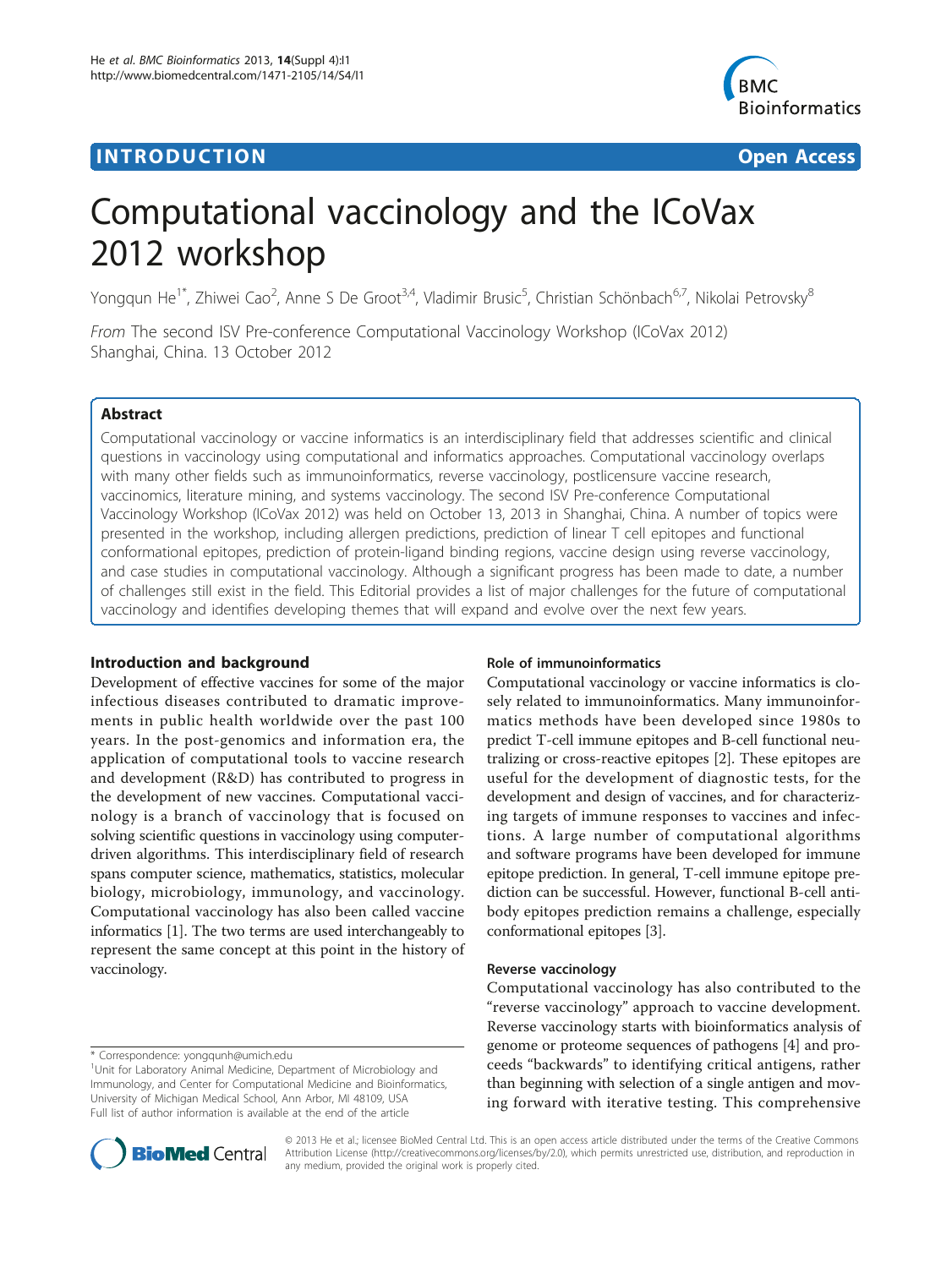initial screening of genome sequences enables the selection of antigen candidates that are highly likely to be relevant for vaccine development. An example of successful reverse vaccinology is the Meningitis B vaccine developed by Rino Rappuoli's group (Novartis). This vaccine is under review by the European Medicines Agency. Approval of this vaccine would signal the maturation of computational biology field. A number of other vaccines are in development, using reverse vaccinology have also been reported  $[1,5]$  $[1,5]$  $[1,5]$ .

### Vaccinomics and systems vaccinology

Computational vaccinology also relates to "omics" and systems biology. Specifically, the term "vaccinomics" or "systems vaccinology" was coined to represent a new field that integrates immunogenetics and immunogenomics with "omics-based" systems biology and immune profiling methods for the better development of next-generation of vaccines and expansion of personalized medicine studies [[6](#page-4-0)]. Genome-wide association studies (GWAS) have shown associations of HLA alleles at various degrees with persistent infection with hepatitis B virus [\[7\]](#page-4-0), replication of HIV-1 [[8\]](#page-4-0) and response to MRKAd5 HIV-1 vaccine [[9](#page-4-0)]. With the growth of personal genome and SNP data, GWAS are expected to delineate host susceptibility factors in vaccine responses on a more global scale including populations that are currently underrepresented in HapMap. Immunoinformatics provides a fundamental set of tools in the emerging field of systems immunology [[10](#page-4-0)]. Similarly, computational vaccinology is critical to the advancement of systems vaccinology that must consider both pathogen and host variability.

#### Literature mining

Literature mining can be considered as a tool within the scope of systems vaccinology. Currently, there are over 300,000 vaccine-related peer-reviewed articles cited in the PubMed literature database [[11](#page-4-0)]. The number of vaccinerelated articles in the database is increasing exponentially [[1](#page-4-0)]. Vaccine-related literature mining studies have been reported in vaccine design [[12](#page-4-0)], vaccine-pathogen gene interactions [[13](#page-4-0)], and vaccine-associated host gene response discovery [\[14-16\]](#page-4-0), among others.

#### Postlicensure vaccine research

Postlicensure vaccine usage and safety surveillance is another field that has benefitted from computational vaccinology [\[1](#page-4-0)]. For example, informatics methods have been used to develop the U.S. Vaccine Adverse Event Reporting System (VAERS) in the U.S. [\[17](#page-4-0)] and the Vaccine Safety Datalink (VSD) [\[18\]](#page-4-0) to monitor vaccine safety. Computerized immunization information systems have been developed to accurately track vaccination history and support postlicensure vaccine research and safety surveillance [\[19\]](#page-4-0).

#### Advances in computational vaccinology

Mathematical modeling of various aspects of infectious diseases [[20\]](#page-4-0) plays an important role in the formation of immunization program policies [[21](#page-4-0)]. Computational vaccinology is contributing to the field of "artificial immune system". Further advances in this field may reduce the need for testing vaccines in animals. A proof of concept was demonstrated in a pre-clinical study of vaccination that prevents the development of mammary tumors in mice [[22](#page-4-0)]. In that study, agent-based mathematical models were used to determine protective vaccination schedules.

Internet resources for vaccines are abound, however many of these are focused on the clinical uses and regulatory issues related to vaccines [[1\]](#page-4-0). The Vaccine Investigation and Online Information Network (VIOLIN) a web-based comprehensive vaccine database and analysis system primarily targeted for vaccine researchers [[23\]](#page-4-0). To promote vaccine data standardization, integration, and computerassisted reasoning, the collaborative, a collaborative effort to develop a community-based Vaccine Ontology (VO) has recently been initiated [\[24](#page-4-0)]. VO has been shown to support vaccine data classification [[25\]](#page-4-0) and literature mining [[13,14,16\]](#page-4-0).

Advances in computational vaccinology are presented in a range of scientific meetings. For example, the International Conference on Bioinformatics (InCoB), an Asia Pacific scientific conference on bioinformatics [[26](#page-4-0)], frequently reports selected computational vaccinology advances. The International Conference on Artificial Immune Systems (ICARIS) provides a venue for computational vaccinologists who are interested in systems-based approaches to vaccine research. The Immunoinformatics and Computational Immunology Workshop (ICIW), held in conjunction with the ACM International Conference on Bioinformatics and Computational Biology, aims to bridge the immunology, bioinformatics and computer science [\[27](#page-4-0)].

To improve communications between computational vaccinologists and more traditional vaccine researchers, the first Computational Vaccinology Workshop was held in 2011 at Seattle, Washington, USA, prior to the  $5<sup>th</sup>$  Vaccine & ISV Annual Global Congress. The annual Vaccine & ISV Annual Global Congress, co-organized by the journal Vaccine and the International Society for Vaccines (ISV), is the largest non-commercial conference in the vaccine field and attended by vaccine experts and researchers around the world. The second ISV Pre-conference Computational Vaccinology Workshop (ICoVax 2012) was held on October 13, 2012, in Shanghai, China [[28\]](#page-4-0). This workshop occurred one day prior to the sixth Vaccine & ISV Annual Global Congress.

#### ICoVax 2012 workshop

ICoVax aspires to become an international forum for researchers to report, summarize, and discuss the most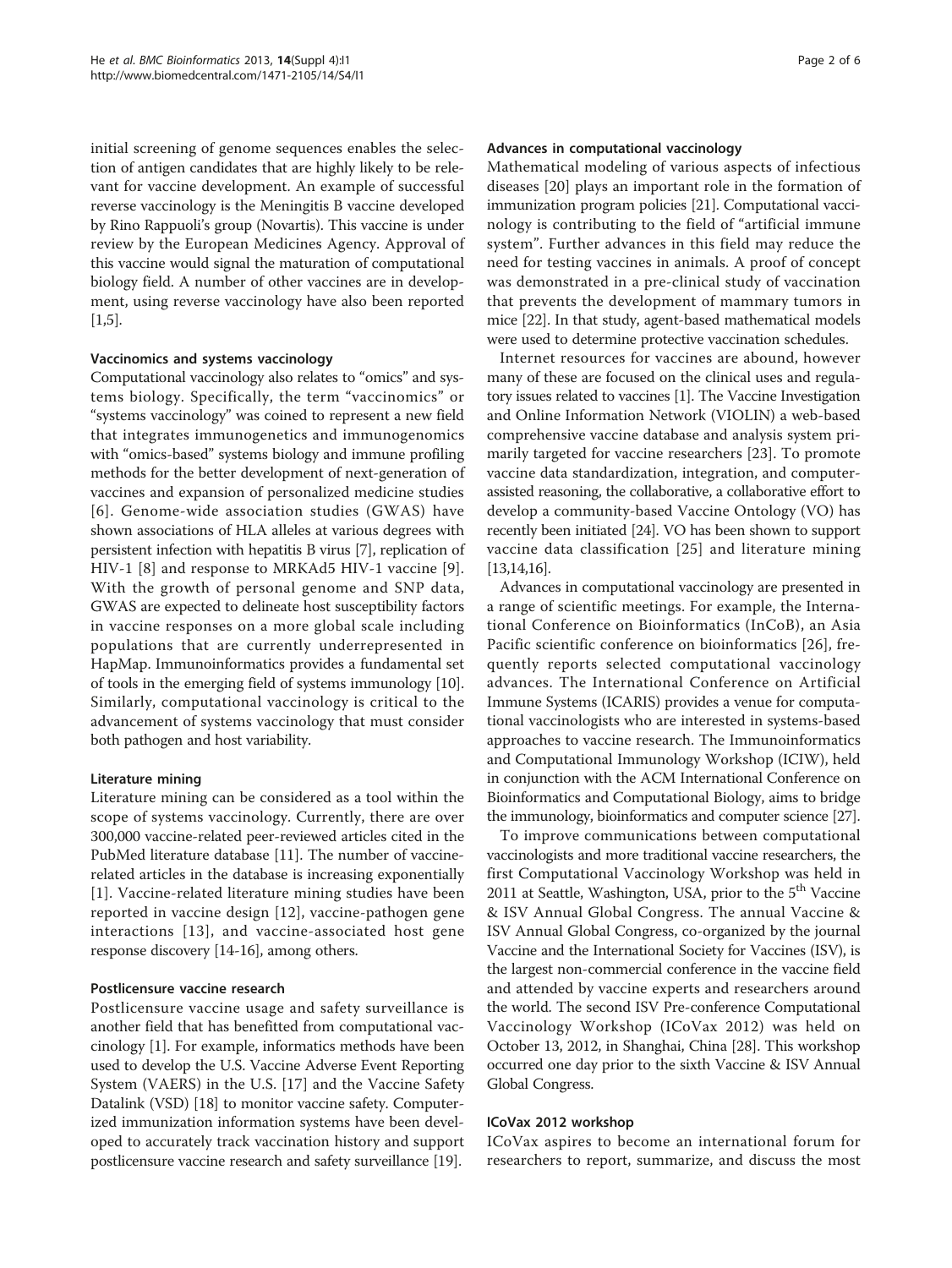recent developments and ideas in the emerging areas of computational vaccinology and vaccine informatics, and to improve our understanding of basic vaccine mechanisms and the application of computational tools to vaccine development.

The conference was well attended, and fourteen paper submissions were received and reviewed. Six full-length papers, five abstracts, and one software demonstration were accepted for presentation at the workshop. Five full-length papers were selected for extension and accepted for publication in a special issue in the journal BMC Bioinformatics. These papers cover the development of new programs and the applications of existing programs.

#### Software program development

In the workshop, Wang et al. introduced a comprehensive evaluation and optimization of sequence-, motif- and SVM-based computational prediction approaches for allergens [[29](#page-4-0)]. First, the researchers collected a comprehensive dataset of 989 known allergens and an even larger number of putative non-allergens. The prediction approaches were then integrated with this data in a new web-based application "proAP" that enhances allergen search and prediction.

Xiang and He introduced the web-based reverse vaccinology software program Vaxign [[30](#page-4-0)] for genomics-based prediction of vaccine targets, and its application in predicting vaccine candidates for herpes simplex virus (HSV) types 1 and 2 (HSV-1 and HSV-2) [\[31](#page-4-0)]. The HSV-1 protein UL26.5 was predicted to be an adhesin and a promising candidate for HSV vaccine development. This study provided an example of Vaxign-based viral vaccine design. A software demonstration of Vaxign was also conducted in the workshop.

A major informatics software development topic is 3D protein structure-based predictions and their applications. In the workshop, Dr. Zhiwei Cao introduced available tools in conformational epitope prediction. She also demonstrated the protein antigen spatial epitope prediction web server (SEPPA), a conformational epitope prediction tool developed by her group [[32](#page-4-0)]. Lo et al. presented the development of a new method (named "CE-KEG") that combines an energy profile for surface residues with the frequency of each geometrically related amino acid residue pair to identify possible conformational epitopes (CEs) in an antigenic protein [[33](#page-4-0)]. This new program improves the CE identification in immunological studies and supports synthetic vaccine design. Lo et al. presented a new approach called PLB-SAVE that uses only geometrical features of proteins and obtained a good overall performance for the prediction of protein-ligand binding regions [[34\]](#page-4-0). PLV-SAVE outperforms two other well-known prediction systems with high accuracy rates and efficient computational time. PLB-SAVE can be applied to predict carbohydrate-antibody interactions for further design and development of carbohydrate-based vaccines.

Three additional software programs were introduced in the workshop as short talks and/or posters: the software program MetaMHCIIpan (a consensus approach for pan-specific HLA-DR binding predictions) [[35\]](#page-4-0), SAROTUP 2.0 (a suite of web tools for finding potential target-unrelated peptides from phage display data) [\[36](#page-4-0)], and the iVAX web-based vaccine design program [\[37](#page-5-0)].

## Applications using available software programs

In this workshop, Chen et al. presented the use of bioinformatics tools including the SEPPA spatial epitope prediction program to predict possible cross-reactive spatial epitopes from norovirus capsid proteins [[38](#page-5-0)]. Two common epitope regions on the capsid sequences of Group I and II norovirus genogroups, and an exclusive epitope region in Group II genogroup were identified. In addition to this full paper presentation, one short talk and one poster presentation were made, focusing on application of EpiMatrix program from EpiVax, Inc. The short talk by Wei et al. focused on the identification of promiscuous CD4+ T cell epitopes contained within the sequence of the polyprotein of hand, foot and mouth disease (HFMD) virus strain EV71 [[39\]](#page-5-0). The most dominant epitope identified in this study is highly conserved in polioviruses and other enterovirus species; information presented in this short talk was recently published as a paper [[40](#page-5-0)]. Gustiananda et al. analyzed T-cell epitopes from the envelope proteins of Dengue virus vaccine strain ChimeriVax and compared them to those from circulating viral strains in Indonesia [\[41\]](#page-5-0). Potential crossreactivity was identified which might explain the efficacy (and lack of efficacy) of ChimeriVax against circulating strains of Dengue virus.

## Future challenges and prospects

The studies presented in the ICoVax 2012 workshop demonstrate the productive efforts in developing and applying state-of-the-art computational and informatics methods in the field of computational vaccinology. While significant progress has been achieved to date, many challenges still exist in this field.

## (1) Challenges in vaccine design

(a) Specific and sensitive prediction of functional B cell antibody epitopes, in particular the conformational B cell epitopes. A conformational (or discontinuous) epitope is an epitope whose residues are distantly located in the protein sequence but are in physical proximity in the folded protein. Approximately 90% of all antibodies are raised against conformational B-cell antibody epitopes. Since many vaccines require strong antibody responses, conformational B-cell antibody epitope prediction becomes critical for rational vaccine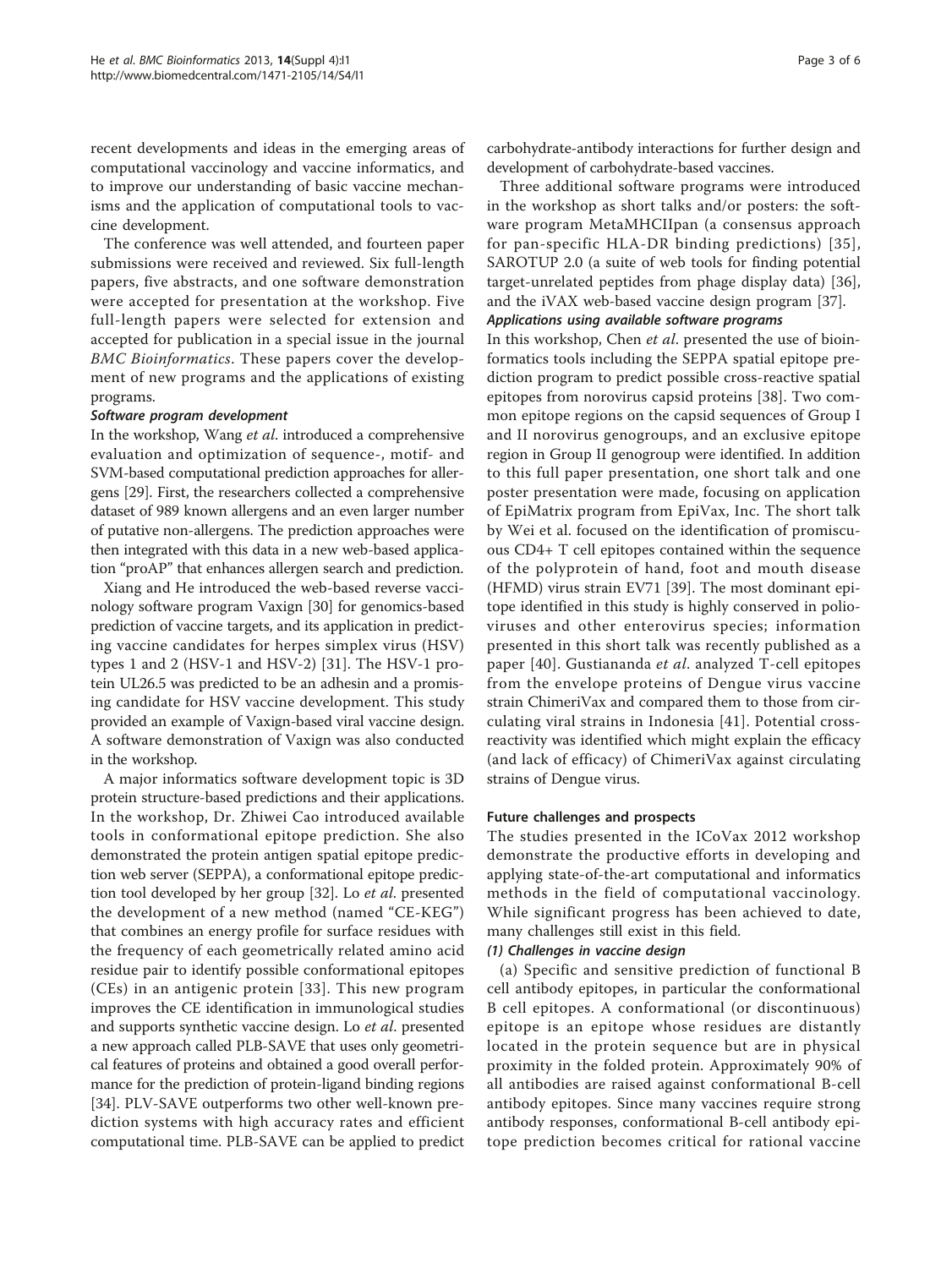design. While the prediction of non-conformational or linear epitopes has been proven more difficult than the prediction of T cell epitopes [[42\]](#page-5-0), the prediction of conformational B cell functional epitopes is more challenging. The native 3-dimensional (3D) protein structure is crucial to the prediction of conformational epitopes. When a 3D protein structure is unknown, the prediction of the 3D structure often becomes a prerequisite for conformational epitope prediction. The relations between conformational epitopes and 3D protein structure then require further clarification.

(b) Cancer vaccine design. Since the 1950s the development of effective cancer vaccines continues to be a challenge. However, a number of clinical trials have been delivering promising results that reflect the importance of broad T cell responses to a range of T cell epitopes [[43\]](#page-5-0). Further success of cancer vaccine development mostly requires the identification of antigens that are unique to cancers, and combining the antigens with an effective adjuvant and biologics that block regulatory T cell responses such as anti-CTLA4. This is one area of translational computational immunology research that is progressing rapidly to the clinic [[44\]](#page-5-0).

(c) Allergy vaccine design. One means of developing allergy vaccines is to modify allergen molecules with an aim to reduce both IgE and allergen-specific T cell epitope responses [[45](#page-5-0)]. Alternatively, T cell epitopes can be administered subcutaneously, leading to the induction of antigen-specific tolerance. One company has mapped all of the sequences of the cat dander allergen Fel d 1 using immunoinformatics tools and successfully translated this information into clinical use [[46](#page-5-0)]. Additional vaccines, developed using immunoinformatics tools, are in clinical development.

(d) Autoimmune disease vaccine design. Examples of autoimmune diseases include rheumatoid arthritis, eczema, and multiple sclerosis. This field is ripe for future applications of immunoinformatics tools, since in many cases the autoantigens are known.

#### (2) Challenges in basic vaccine mechanism studies

(a) Better understanding of fundamental vaccineinduced protective immunity. Vaccine-induced protective immunity may be similar to or different from the pathogen-induced host immunity. To differentiate these two types of immune responses is critical to understand protective immune mechanism.

(b) Identification of immune correlates of protection and gene markers that predict protective immunity. Until now, the immune correlates of protection are unknown for most pathogens. Sufficient and necessary gene markers for predicting protective immunity are not available for most pathogens, either. The "omics-based" systems vaccinology approach has started to provide a powerful way to detect immune correlates and gene markers of protection for pathogens including influenza virus [[47](#page-5-0)] and Yellow fever virus [[48](#page-5-0),[49](#page-5-0)].

(3) Challenges in post-licensure computational immunology An electronic health record (EHR) is a collection of patient health information including clinical date. A large amount of EHR data from post-licensure vaccine usage is also available in different immunization registry systems, vaccine adverse events reporting system, and clinical information systems. Processing and analysis of the vaccine-related EHR datasets offers promises of gaining valuable knowledge but it also presents a challenge. Many EHR data are unstructured and thus require some kind of natural language processing (NLP) to dissect them into structured data. Ontological representation and modeling of EHR data can help better classification and analysis of the vaccine EHR data [\[50](#page-5-0)]. New statistical methods are needed to handle the high throughput EHR data.

#### (4) Challenges in vaccine databases and data integration

Web-based comprehensive databases are needed to collect various aspects of vaccine-related data, such as host gene markers predicting vaccine efficacy and critical pathways of vaccine-induced immune protection mechanisms. Such databases are not yet available. While the communitybased Vaccine Ontology aims to support better vaccine data exchange and automated reasoning, more demonstrations are needed to show the potentials.

## (5) Challenges in development of new algorithms and software programs

Development of novel mathematical, statistical, and computational algorithms and software programs has been a major task of computational vaccinology. New challenges and questions require the development and use of more innovative algorithms and tools than currently available.

These challenges pose new opportunities for researchers in computational vaccinology. The field of computational vaccinology has attracted some of the most talented researchers from different research areas. We look forward to more exciting findings and tools coming out in the near future to support the important vaccine research and development.

#### Authors' contributions

YH was the lead editor. ZC, ASDG, VB, CS and NP contributed as co-editors to this special issue.

#### Competing interests

The authors were organizing committee members of ICoVax2012. YH and ZC served as co-chairs. ASDG is the founder and majority shareholder at EpiVax, Inc., a privately owned vaccine design company located in Providence, Rhode Island, USA. ASDG is also a faculty member at the University of Rhode Islands Institute for Immunology and Informatics. This author acknowledges that there is a potential conflict of interest related to her relationship with EpiVax and attest that the work contained in this research report is free of any bias that might be associated with the commercial goals of the company. All other authors declare they have no other conflict of interest.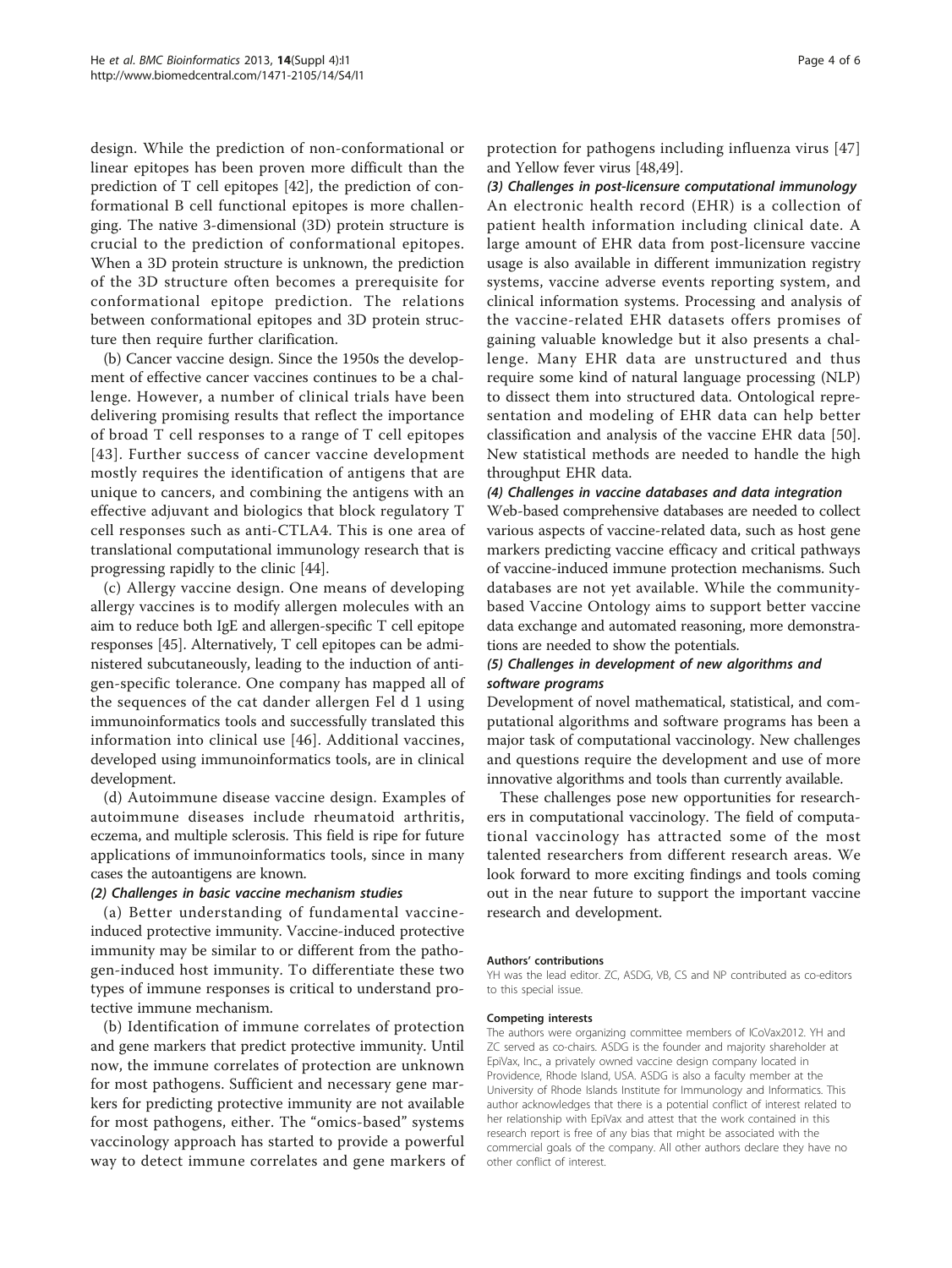#### <span id="page-4-0"></span>Acknowledgements

We thank all the authors who submitted papers, the Program Committee members and the reviewers for their excellent work. We are grateful for help from Ms. Sarah Bauer from BioMed Central in putting this supplement together. Drs. He and De Groot's contributions to this project were supported by NIH grants 1R01AI081062 and U19\_AI082642, respectively.

#### Declarations

This article has been published as part of BMC Bioinformatics Volume 14 Supplement 4, 2013: Special Issue on Computational Vaccinology. The full contents of the supplement are available online at [http://www.](http://www.biomedcentral.com/bmcbioinformatics/supplements/14/S4) [biomedcentral.com/bmcbioinformatics/supplements/14/S4](http://www.biomedcentral.com/bmcbioinformatics/supplements/14/S4)

#### Author details

<sup>1</sup>Unit for Laboratory Animal Medicine, Department of Microbiology and Immunology, and Center for Computational Medicine and Bioinformatics, University of Michigan Medical School, Ann Arbor, MI 48109, USA. <sup>2</sup>Department of Biomedical Engineering, College Life Science and Technology, Tongji University, Shanghai, 200092, China. <sup>3</sup>EpiVax, Inc., Providence, RI 02903, USA. <sup>4</sup>Institute for Immunology and Informatics, University of Rhode Island, Providence, RI 02903, USA. <sup>5</sup>Cancer Vaccine Center, Dana-Farber Cancer Institute, Boston, MA 02115, USA. <sup>6</sup>Department of Bioscience and Bioinformatics, Kyushu Institute of Technology, Fukuoka 820-8502, Japan. <sup>7</sup>Biomedical Informatics Research and Development Center (BMIRC), Kyushu Institute of Technology, Fukuoka 820-8502, Japan. <sup>8</sup>Flinders Medical Centre, Bedford Park, SA 5042, Australia.

#### Published: 8 March 2013

#### References

- 1. He Y, Rappuoli R, De Groot AS, Chen RT: [Emerging vaccine informatics.](http://www.ncbi.nlm.nih.gov/pubmed/21772787?dopt=Abstract) J Biomed Biotechnol 2010, 2010:218590.
- 2. De Groot AS, Sbai H, Aubin CS, McMurry J, Martin W: [Immuno-informatics:](http://www.ncbi.nlm.nih.gov/pubmed/12067413?dopt=Abstract) [Mining genomes for vaccine components.](http://www.ncbi.nlm.nih.gov/pubmed/12067413?dopt=Abstract) Immunol Cell Biol 2002, 80(3):255-269.
- Sun J, Xu T, Wang S, Li G, Wu D, Cao Z: [Does difference exist between](http://www.ncbi.nlm.nih.gov/pubmed/22126823?dopt=Abstract) [epitope and non-epitope residues? Analysis of the physicochemical and](http://www.ncbi.nlm.nih.gov/pubmed/22126823?dopt=Abstract) [structural properties on conformational epitopes from B-cell protein](http://www.ncbi.nlm.nih.gov/pubmed/22126823?dopt=Abstract) [antigens.](http://www.ncbi.nlm.nih.gov/pubmed/22126823?dopt=Abstract) Immunome Res 2011, 7(3):1-11.
- 4. Rappuoli R: [Reverse vaccinology.](http://www.ncbi.nlm.nih.gov/pubmed/11050440?dopt=Abstract) Curr Opin Microbiol 2000, 3(5):445-450.
- 5. Sette A, Rappuoli R: [Reverse vaccinology: developing vaccines in the era](http://www.ncbi.nlm.nih.gov/pubmed/21029963?dopt=Abstract) [of genomics.](http://www.ncbi.nlm.nih.gov/pubmed/21029963?dopt=Abstract) Immunity 2010, 33(4):530-541.
- 6. Poland GA, Ovsyannikova IG, Kennedy RB, Haralambieva IH, Jacobson RM: [Vaccinomics and a new paradigm for the development of preventive](http://www.ncbi.nlm.nih.gov/pubmed/21732819?dopt=Abstract) [vaccines against viral infections.](http://www.ncbi.nlm.nih.gov/pubmed/21732819?dopt=Abstract) OMICS 2011, 15(9):625-636.
- 7. Kamatani Y, Wattanapokayakit S, Ochi H, Kawaguchi T, Takahashi A, Hosono N, Kubo M, Tsunoda T, Kamatani N, Kumada H, et al: [A genome](http://www.ncbi.nlm.nih.gov/pubmed/19349983?dopt=Abstract)[wide association study identifies variants in the HLA-DP locus associated](http://www.ncbi.nlm.nih.gov/pubmed/19349983?dopt=Abstract) [with chronic hepatitis B in Asians.](http://www.ncbi.nlm.nih.gov/pubmed/19349983?dopt=Abstract) Nat Genet 2009, 41(5):591-595.
- Fellay J, Shianna KV, Ge D, Colombo S, Ledergerber B, Weale M, Zhang K, Gumbs C, Castagna A, Cossarizza A, et al: [A whole-genome association](http://www.ncbi.nlm.nih.gov/pubmed/17641165?dopt=Abstract) [study of major determinants for host control of HIV-1.](http://www.ncbi.nlm.nih.gov/pubmed/17641165?dopt=Abstract) Science 2007, 317(5840):944-947.
- 9. Fellay J, Frahm N, Shianna KV, Cirulli ET, Casimiro DR, Robertson MN, Haynes BF, Geraghty DE, McElrath MJ, Goldstein DB: [Host genetic](http://www.ncbi.nlm.nih.gov/pubmed/21278214?dopt=Abstract) [determinants of T cell responses to the MRKAd5 HIV-1 gag/pol/nef](http://www.ncbi.nlm.nih.gov/pubmed/21278214?dopt=Abstract) [vaccine in the step trial.](http://www.ncbi.nlm.nih.gov/pubmed/21278214?dopt=Abstract) J Infect Dis 2011, 203(6):773-779.
- 10. Petrovsky N, Schonbach C, Brusic V: [Bioinformatic strategies for better](http://www.ncbi.nlm.nih.gov/pubmed/12954084?dopt=Abstract) [understanding of immune function.](http://www.ncbi.nlm.nih.gov/pubmed/12954084?dopt=Abstract) Silico Biol 2003, 3(4):411-416.
- 11. PubMed. [\[http://www.ncbi.nlm.nih.gov/pubmed\]](http://www.ncbi.nlm.nih.gov/pubmed).
- 12. Zvi A, Ariel N, Fulkerson J, Sadoff JC, Shafferman A: [Whole genome](http://www.ncbi.nlm.nih.gov/pubmed/18505592?dopt=Abstract) [identification of Mycobacterium tuberculosis vaccine candidates by](http://www.ncbi.nlm.nih.gov/pubmed/18505592?dopt=Abstract) [comprehensive data mining and bioinformatic analyses.](http://www.ncbi.nlm.nih.gov/pubmed/18505592?dopt=Abstract) BMC Med Genomics 2008, 1:18.
- 13. Hur J, Xiang Z, Feldman EL, He Y: [Ontology-based Brucella vaccine](http://www.ncbi.nlm.nih.gov/pubmed/21871085?dopt=Abstract) [literature indexing and systematic analysis of gene-vaccine association](http://www.ncbi.nlm.nih.gov/pubmed/21871085?dopt=Abstract) [network.](http://www.ncbi.nlm.nih.gov/pubmed/21871085?dopt=Abstract) BMC Immunol 2011, 12:49.
- 14. Ozgur A, Xiang Z, Radev D, He Y: [Mining of vaccine-associated IFN-](http://www.ncbi.nlm.nih.gov/pubmed/21624163?dopt=Abstract)γ gene [interaction networks using the Vaccine Ontology.](http://www.ncbi.nlm.nih.gov/pubmed/21624163?dopt=Abstract) Journal of Biomedical Semantics 2011, 2(Suppl 2).
- 15. Ozgur A, Xiang Z, Radev D, He Y: [Literature-based discovery of IFN-](http://www.ncbi.nlm.nih.gov/pubmed/20625487?dopt=Abstract)y and [vaccine-mediated gene interaction networks.](http://www.ncbi.nlm.nih.gov/pubmed/20625487?dopt=Abstract) Journal of Biomedicine and Biotechnology 2010, 2010(426479).
- 16. Hur J, Ozgur A, Xiang Z, He Y: [Identification of fever and vaccine](http://www.ncbi.nlm.nih.gov/pubmed/23256563?dopt=Abstract)[associated gene interaction networks using ontology-based literature](http://www.ncbi.nlm.nih.gov/pubmed/23256563?dopt=Abstract) [mining.](http://www.ncbi.nlm.nih.gov/pubmed/23256563?dopt=Abstract) Journal of Biomedical Semantics 2012, 20(3).
- 17. Chen RT, Rastogi SC, Mullen JR, Hayes SW, Cochi SL, Donlon JA, Wassilak SG: [The Vaccine Adverse Event Reporting System \(VAERS\).](http://www.ncbi.nlm.nih.gov/pubmed/8036829?dopt=Abstract) Vaccine 1994, 12(6):542-550.
- 18. Chen RT, Glasser JW, Rhodes PH, Davis RL, Barlow WE, Thompson RS, Mullooly JP, Black SB, Shinefield HR, Vadheim CM, et al: [Vaccine Safety](http://www.ncbi.nlm.nih.gov/pubmed/9164767?dopt=Abstract) [Datalink project: a new tool for improving vaccine safety monitoring in](http://www.ncbi.nlm.nih.gov/pubmed/9164767?dopt=Abstract) [the United States. The Vaccine Safety Datalink Team.](http://www.ncbi.nlm.nih.gov/pubmed/9164767?dopt=Abstract) Pediatrics 1997, 99(6):765-773.
- 19. Wood D, Saarlas KN, Inkelas M, Matyas BT: [Immunization registries in the](http://www.ncbi.nlm.nih.gov/pubmed/10352858?dopt=Abstract) [United States: implications for the practice of public health in a](http://www.ncbi.nlm.nih.gov/pubmed/10352858?dopt=Abstract) [changing health care system.](http://www.ncbi.nlm.nih.gov/pubmed/10352858?dopt=Abstract) Annu Rev Public Health 1999, 20:231-255.
- 20. Anderson RM, May RM, Anderson B: Infectious Diseases of Humans: Dynamics and Control Oxford University Press, USA; 1992.
- 21. John TJ, Samuel R: [Herd immunity and herd effect: new insights and](http://www.ncbi.nlm.nih.gov/pubmed/11078115?dopt=Abstract) [definitions.](http://www.ncbi.nlm.nih.gov/pubmed/11078115?dopt=Abstract) Eur J Epidemiol 2000, 16(7):601-606.
- 22. Palladini A, Nicoletti G, Pappalardo F, Murgo A, Grosso V, Stivani V, Ianzano ML, Antognoli A, Croci S, Landuzzi L, et al: [In silico modeling and](http://www.ncbi.nlm.nih.gov/pubmed/20924100?dopt=Abstract) [in vivo efficacy of cancer-preventive vaccinations.](http://www.ncbi.nlm.nih.gov/pubmed/20924100?dopt=Abstract) Cancer Res 2010, 70(20):7755-7763.
- 23. Xiang Z, Todd T, Ku KP, Kovacic BL, Larson CB, Chen F, Hodges AP, Tian Y, Olenzek EA, Zhao B, et al: [VIOLIN: vaccine investigation and online](http://www.ncbi.nlm.nih.gov/pubmed/18025042?dopt=Abstract) [information network.](http://www.ncbi.nlm.nih.gov/pubmed/18025042?dopt=Abstract) Nucleic Acids Res 2008, 36(Database issue):D923-928.
- 24. He Y, Cowell L, Diehl AD, Mobley HL, Peters B, Ruttenberg A, Scheuermann RH, Brinkman RR, Courtot M, Mungall C, et al: VO: Vaccine Ontology. The 1st International Conference on Biomedical Ontology (ICBO 2009): July 24-26 2009, Nature Precedings Buffalo, NY, USA; [\[http://precedings.](http://precedings.nature.com/documents/3552/version/1) [nature.com/documents/3552/version/1\]](http://precedings.nature.com/documents/3552/version/1).
- 25. Lin Y, He Y: [Ontology representation and analysis of vaccine formulation](http://www.ncbi.nlm.nih.gov/pubmed/23256535?dopt=Abstract) [and administration and their effects on vaccine immune responses.](http://www.ncbi.nlm.nih.gov/pubmed/23256535?dopt=Abstract) J Biomed Semantics 2012, 3(1):17.
- 26. Ranganathan S, Schönbach C, Nakai K, Tan TW: [Challenges of the next](http://www.ncbi.nlm.nih.gov/pubmed/21143792?dopt=Abstract) [decade for the Asia Pacific region: 2010 International Conference in](http://www.ncbi.nlm.nih.gov/pubmed/21143792?dopt=Abstract) [Bioinformatics \(InCoB 2010\).](http://www.ncbi.nlm.nih.gov/pubmed/21143792?dopt=Abstract) BMC Genomics 2010, 11(Suppl 4).
- 27. The Immunoinformatics and Computational Immunology Workshop (ICIW). [[http://watson.cs.iastate.edu/\]](http://watson.cs.iastate.edu/).
- 28. ICoVax2012: The second ISV Pre-conference Computational Vaccinology Workshop (ICoVax 2012)
- 29. Wang J, Yu Y, Zhao Y, Zhang D, Li J: [Evaluation and integration of](http://www.ncbi.nlm.nih.gov/pubmed/23369147?dopt=Abstract) [existing methods for computational prediction of allergens.](http://www.ncbi.nlm.nih.gov/pubmed/23369147?dopt=Abstract) BMC Bioinformatics 2013, 14(Suppl 4):S1, inpress.
- 30. He Y, Xiang Z, Mobley HL: [Vaxign: the first web-based vaccine design](http://www.ncbi.nlm.nih.gov/pubmed/20671958?dopt=Abstract) [program for reverse vaccinology and applications for vaccine](http://www.ncbi.nlm.nih.gov/pubmed/20671958?dopt=Abstract) [development.](http://www.ncbi.nlm.nih.gov/pubmed/20671958?dopt=Abstract) Journal of Biomedicine and Biotechnology 2010 2010, 2010, Article ID 297505, 15 pages.
- 31. Xiang Z, He Y: [Genome-wide prediction of vaccine targets for human](http://www.ncbi.nlm.nih.gov/pubmed/23368899?dopt=Abstract) [herpes simplex viruses using Vaxign reverse vaccinology.](http://www.ncbi.nlm.nih.gov/pubmed/23368899?dopt=Abstract) BMC Bioinformatics 2013, 14(Suppl 4):S2, inpress.
- 32. Sun J, Wu D, Xu T, Wang X, Xu X, Tao L, Li YX, Cao ZW: [SEPPA: a](http://www.ncbi.nlm.nih.gov/pubmed/19465377?dopt=Abstract) [computational server for spatial epitope prediction of protein antigens.](http://www.ncbi.nlm.nih.gov/pubmed/19465377?dopt=Abstract) Nucleic Acids Res 2009, 37(Web Server):W612-616.
- 33. Lo Y, Pai T, Wu W, Chang T: [Prediction of conformational epitopes with](http://www.ncbi.nlm.nih.gov/pubmed/23369080?dopt=Abstract) [the use of a knowledge-based energy function and geometrically](http://www.ncbi.nlm.nih.gov/pubmed/23369080?dopt=Abstract) [related neighboring residue characteristics.](http://www.ncbi.nlm.nih.gov/pubmed/23369080?dopt=Abstract) BMC Bioinformatics 2013, 14(Suppl 4):S3, inpress.
- 34. Lo Y, Wang H, Pai T, Tzou W, Hsu H, Chang T: [Protein-ligand binding](http://www.ncbi.nlm.nih.gov/pubmed/23369107?dopt=Abstract) [region prediction \(PLB-SAVE\) based on geometric features and CUDA](http://www.ncbi.nlm.nih.gov/pubmed/23369107?dopt=Abstract) [acceleration.](http://www.ncbi.nlm.nih.gov/pubmed/23369107?dopt=Abstract) BMC Bioinformatics 2013, 14(Suppl 4):S4, inpress.
- 35. Zhang L, Guo L, Mamitsuka H, Zhu S: MetaMHCIIpan: a consensus approach for pan-specific HLA-DR binding predictions. The 2nd ISV Preconference Computational Vaccinology Workshop (ICoVax 2012), October 13, 2012 Shanghai, China; 2012.
- 36. Huang J, Ru B: SAROTUP 2.0: a suite of web tools for finding potential target-unrelated peptides from phage display data. The 2nd ISV Preconference Computational Vaccinology Workshop (ICoVax 2012), October 13, 2012 Shanghai, China; 2012.